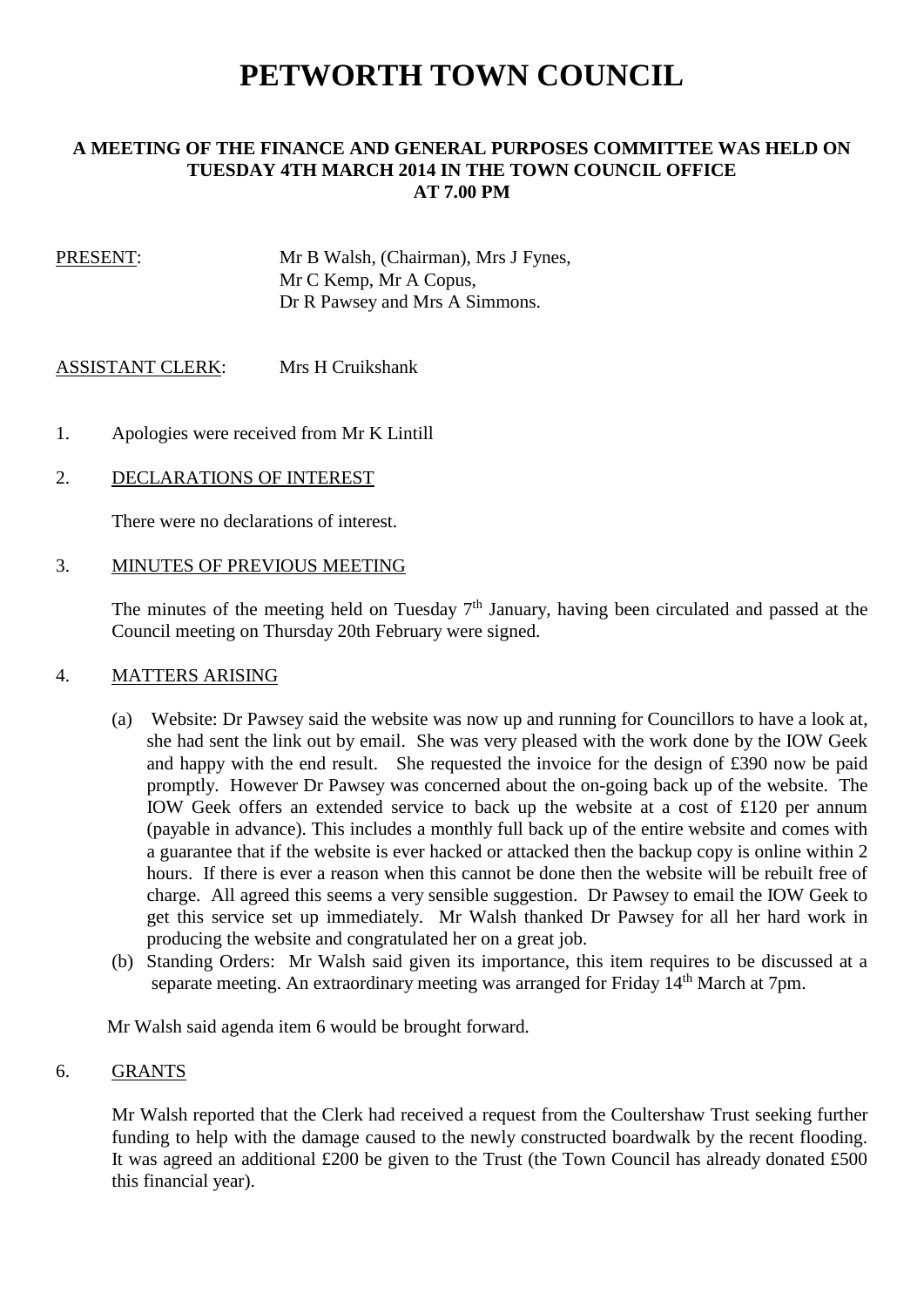Mr Walsh said a letter had also been received from the Petworth Festival requesting financial support for their 2014 projects including The Community Concert, Handel at the Piano and The Petworth Plays. Previous years the Town Council had donated £500- £1000. Mrs Fynes said the festival should be supported as it was a community inclusive event. Mr Kemp said since the budget for grants 2014/15 had been reduced overall, it was important that the funding money be spread as far as it can. It was proposed by Mr Kemp, seconded by Mr Copus that £750 be donated to the Petworth Festival. This was unanimously agreed.

 Dr Pawsey suggested that if there was any money left in this year's grants budget, that it be donated to Youth services.

## 5. CURRENT FINANCIAL SITUATION

The Clerk had previously circulated copies of the current financial situation to 28<sup>th</sup> February. Mr Walsh reported that whilst some budget items were overspent, the overall total was under budget, so at present it looked as if all should be okay by year-end. He said the Locality Grant of £6,300 and £7,000 from the SDNP had both been received with a further £700 due later on in the year for the Neighbourhood Plan.

 Mr Copus queried the spreadsheet layout; Mr Walsh explained that the new financial spreadsheet would be introduced in the new financial year.

#### 7. TO CONSIDER OTHER ITEMS AT THE CHAIRMAN'S DISCRETION

 Mr Kemp asked whether a decision had been made with regard to keeping the large photocopier/printer which is currently rented in the Town Council office. Mr Walsh said that the newly acquired printer was more than adequate to meet the needs of the Town Council and that the Clerk was looking into cancelling the contract with the supplier. Assistant Clerk to get an update from the Clerk.

|                                 | $\pounds$ |                                                       |
|---------------------------------|-----------|-------------------------------------------------------|
| Time Talk                       | 34.15     | Office Phone - Dec                                    |
| Mrs J Huggett                   | 120.00    | <b>Petworth Pages Delivery</b>                        |
| Mrs H Cruikshank                | 299.17    | Salary - Dec                                          |
| <b>CDC</b>                      | 5,000.00  | <b>CCTV</b>                                           |
| <b>Public Clocks</b>            | 138.00    | <b>Church Clock Service</b>                           |
| Southern Electric               | 262.52    | <b>Street Lighting</b>                                |
| Southern Water                  | 44.23     | <b>Allotments - Water</b>                             |
| <b>West Sussex Print</b>        | 834.00    | <b>Petworth Pages Printing</b>                        |
| Mrs C Goldthorp                 | 22.77     | <b>Christmas Event - Torches</b>                      |
| Leconfield Hall                 | 407.00    | Christmas Event - Hall Hire                           |
| Parkfield Retail                | 89.95     | Christmas Event - cables, bolts, etc.                 |
| <b>Inland Revenue</b>           | 469.90    | PAYE Oct/Nov/Dec                                      |
| Mr B Walsh                      | 1,345.14  | Computer, TV Screen, Printer.                         |
| <b>CDC</b>                      | 690.14    | <b>Emptying Dog and Waste Bins</b>                    |
| <b>Naldrett Garden Services</b> | 497.50    | Contract - Jan                                        |
| Mrs J Huggett                   | 660.65    | Salary, Expenses and Postage - Jan                    |
| Mrs H Cruikshank                | 299.17    | Salary - Jan                                          |
| <b>Anglian Windows</b>          | 1,706.00  | S <sub>106</sub> - O <sub>60s</sub> Friendship Centre |
| Viking                          | 173.84    | Stationery                                            |
| <b>CDC</b>                      | 131.82    | Office Insurance                                      |
| Mr B Walsh                      | 46.67     | Computer - Additional                                 |
| Parkfield Retail                | 5.00      | Office Key                                            |
|                                 |           |                                                       |

## 8. ACCOUNTS PAID 1ST JANUARY TO 28TH FEBRUARY 2014